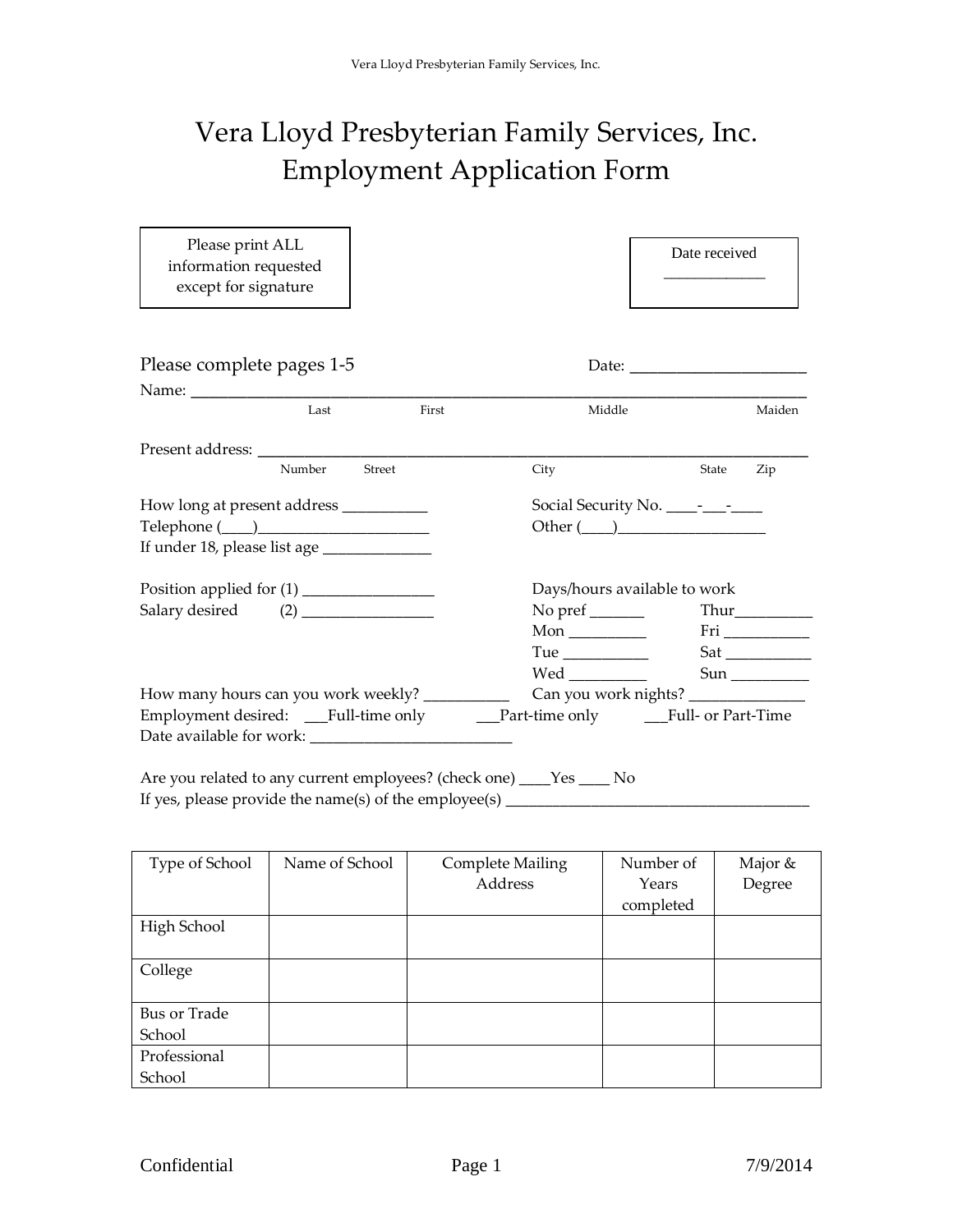Have you ever been convicted of a crime? \_\_\_\_No \_\_\_\_\_Yes If yes, explain the number of conviction(s), nature of offense(s), how recently such offense(s) was/were committed, sentence(s) imposed, and type(s) of rehabilitation. \_\_\_\_\_\_\_\_

| Do you have a valid Arkansas Driver's License?                                           | Yes<br>No                                   |
|------------------------------------------------------------------------------------------|---------------------------------------------|
| Have you been licensed in any other state?                                               | No.<br>Yes                                  |
|                                                                                          | Number:                                     |
|                                                                                          | State of issue: ______                      |
|                                                                                          |                                             |
|                                                                                          |                                             |
| Have you had any moving violations during the past three years? _______ How many? ______ |                                             |
| Do you have experience in any of these areas?                                            |                                             |
| Quicken ___ Yes ___ No                                                                   | $\text{Excel}$ $\_\text{Yes}$ $\_\text{No}$ |
| Typing $\_\_\$ Yes $\_\_\$ No $\_\_\$ WPM                                                | $10$ -key $\_\$ Yes $\_\$ No                |
| Word Processing ___ Yes ___ No ____ WPM                                                  | Other                                       |
| Personal Computer ___ Yes ___ No ___ PC ___ Mac                                          | <b>Skills</b>                               |

Below give the name and telephone numbers of six persons to whom you are not related, but have known you at least one year. Please list phone numbers where individuals can be reached Monday – Friday, 8:00 AM to 5:00 PM. Please note: a minimum of one personal and two professional references is required of all applicants before being offered employment.

| Name<br><u> 1980 - Jan James James Jan James James James James James James James James James James James James James James</u> |
|--------------------------------------------------------------------------------------------------------------------------------|
| Phone $(\_\_)$                                                                                                                 |
|                                                                                                                                |
| $Phone (\_ )$                                                                                                                  |
| Name                                                                                                                           |
| Phone (<br>$\overline{\phantom{a}}$ , and the contract of $\overline{\phantom{a}}$                                             |
|                                                                                                                                |

An application form sometimes makes it difficult for an individual to adequately summarize a complete background. Use the space below to summarize any additional information necessary to describe your qualifications for the position for which you are applying. Minimally, state why you wish to work with at-risk youth.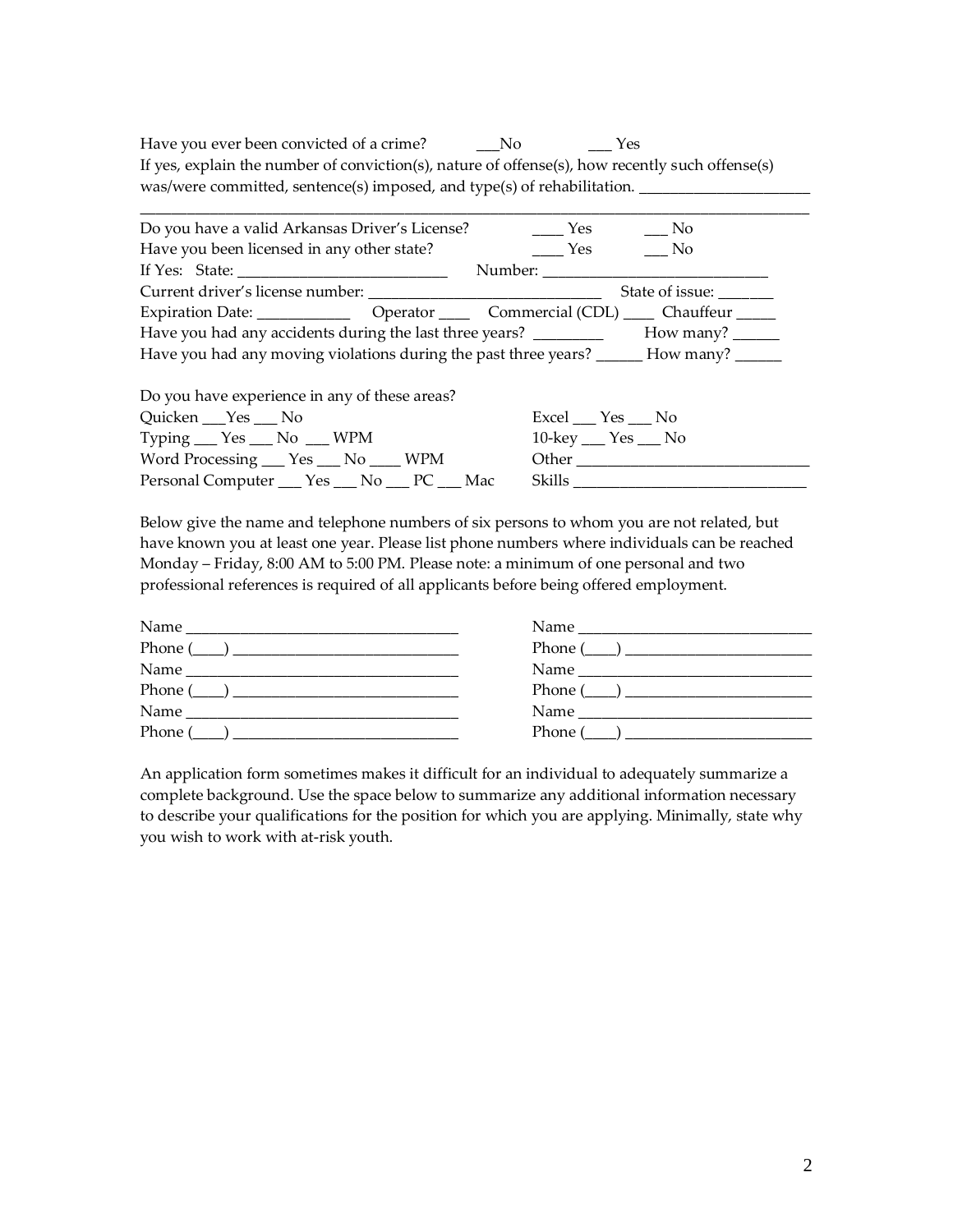## **Military Experience**

| Have you ever been in the armed forces?    |              | Yes No |                  |  |
|--------------------------------------------|--------------|--------|------------------|--|
| Are you now a member of the National Guard |              | Yes No |                  |  |
| Branch                                     | Date Entered |        | _ Discharge Date |  |

**Work Experience**: Please list your work experience beginning with your most recent job held. If you were self-employed, give firm name. **Attach additional sheets if necessary.**

| Name of employer                                                                             | Name of last        | Employment | Pay or salary |
|----------------------------------------------------------------------------------------------|---------------------|------------|---------------|
| Address                                                                                      | supervisor          | dates      |               |
| City, State, Zip                                                                             |                     | From       | Start         |
| <b>Phone Number</b>                                                                          |                     | To         | Final         |
|                                                                                              | Your last job title |            |               |
|                                                                                              |                     |            |               |
| Reason for leaving (be specific)                                                             |                     |            |               |
| List the jobs you held, duties performed, skills used or learned, advancements or promotions |                     |            |               |
| while you worked at this company.                                                            |                     |            |               |
|                                                                                              |                     |            |               |
|                                                                                              |                     |            |               |
|                                                                                              |                     |            |               |
|                                                                                              |                     |            |               |
|                                                                                              |                     |            |               |
|                                                                                              |                     |            |               |
|                                                                                              |                     |            |               |
|                                                                                              |                     |            |               |

| Name of employer                                                                             | Name of last        | Employment | Pay or salary |
|----------------------------------------------------------------------------------------------|---------------------|------------|---------------|
| Address                                                                                      | supervisor          | dates      |               |
| City, State, Zip                                                                             |                     | From       | Start         |
| <b>Phone Number</b>                                                                          |                     | To         | Final         |
|                                                                                              | Your last job title |            |               |
|                                                                                              |                     |            |               |
| Reason for leaving (be specific)                                                             |                     |            |               |
| List the jobs you held, duties performed, skills used or learned, advancements or promotions |                     |            |               |
| while you worked at this company.                                                            |                     |            |               |
|                                                                                              |                     |            |               |
|                                                                                              |                     |            |               |
|                                                                                              |                     |            |               |
|                                                                                              |                     |            |               |
|                                                                                              |                     |            |               |
|                                                                                              |                     |            |               |
|                                                                                              |                     |            |               |
|                                                                                              |                     |            |               |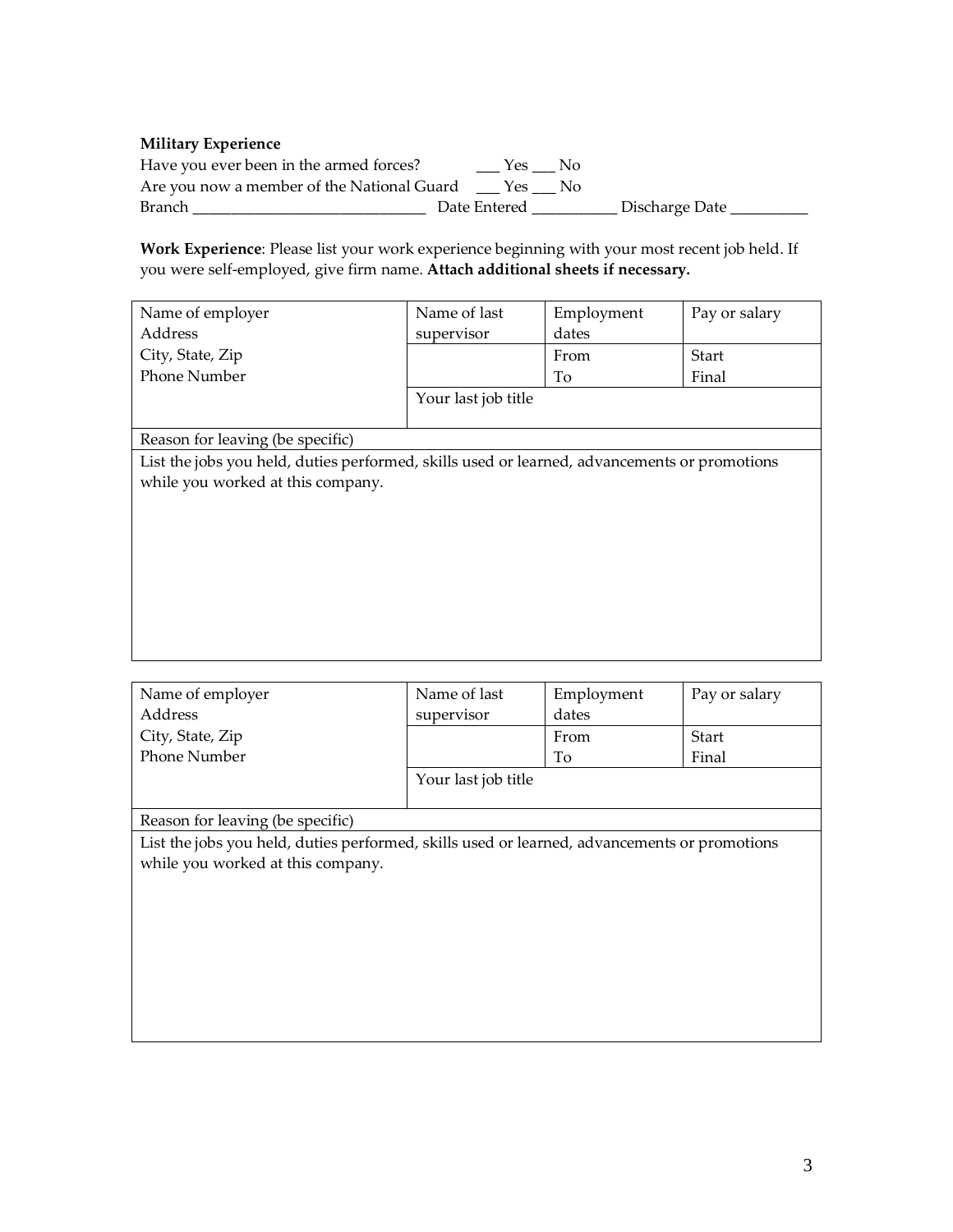| Name of employer                                                                             | Name of last        | Employment | Pay or salary |
|----------------------------------------------------------------------------------------------|---------------------|------------|---------------|
| Address                                                                                      | supervisor          | dates      |               |
| City, State, Zip                                                                             |                     | From       | Start         |
| <b>Phone Number</b>                                                                          |                     | To         | Final         |
|                                                                                              | Your last job title |            |               |
|                                                                                              |                     |            |               |
| Reason for leaving (be specific)                                                             |                     |            |               |
| List the jobs you held, duties performed, skills used or learned, advancements or promotions |                     |            |               |
| while you worked at this company.                                                            |                     |            |               |
|                                                                                              |                     |            |               |
|                                                                                              |                     |            |               |
|                                                                                              |                     |            |               |
|                                                                                              |                     |            |               |
|                                                                                              |                     |            |               |
|                                                                                              |                     |            |               |
|                                                                                              |                     |            |               |
|                                                                                              |                     |            |               |

| Name of employer                                                                             | Name of last        | Employment | Pay or salary |
|----------------------------------------------------------------------------------------------|---------------------|------------|---------------|
| Address                                                                                      | supervisor          | dates      |               |
| City, State, Zip                                                                             |                     | From       | Start         |
| <b>Phone Number</b>                                                                          |                     | To         | Final         |
|                                                                                              | Your last job title |            |               |
|                                                                                              |                     |            |               |
| Reason for leaving (be specific)                                                             |                     |            |               |
| List the jobs you held, duties performed, skills used or learned, advancements or promotions |                     |            |               |
| while you worked at this company.                                                            |                     |            |               |
|                                                                                              |                     |            |               |
|                                                                                              |                     |            |               |
|                                                                                              |                     |            |               |
|                                                                                              |                     |            |               |
|                                                                                              |                     |            |               |
|                                                                                              |                     |            |               |
|                                                                                              |                     |            |               |
|                                                                                              |                     |            |               |

| May we contact your present employer?                 | Yes __ No |  |
|-------------------------------------------------------|-----------|--|
| Any additional information you feel would be helpful? |           |  |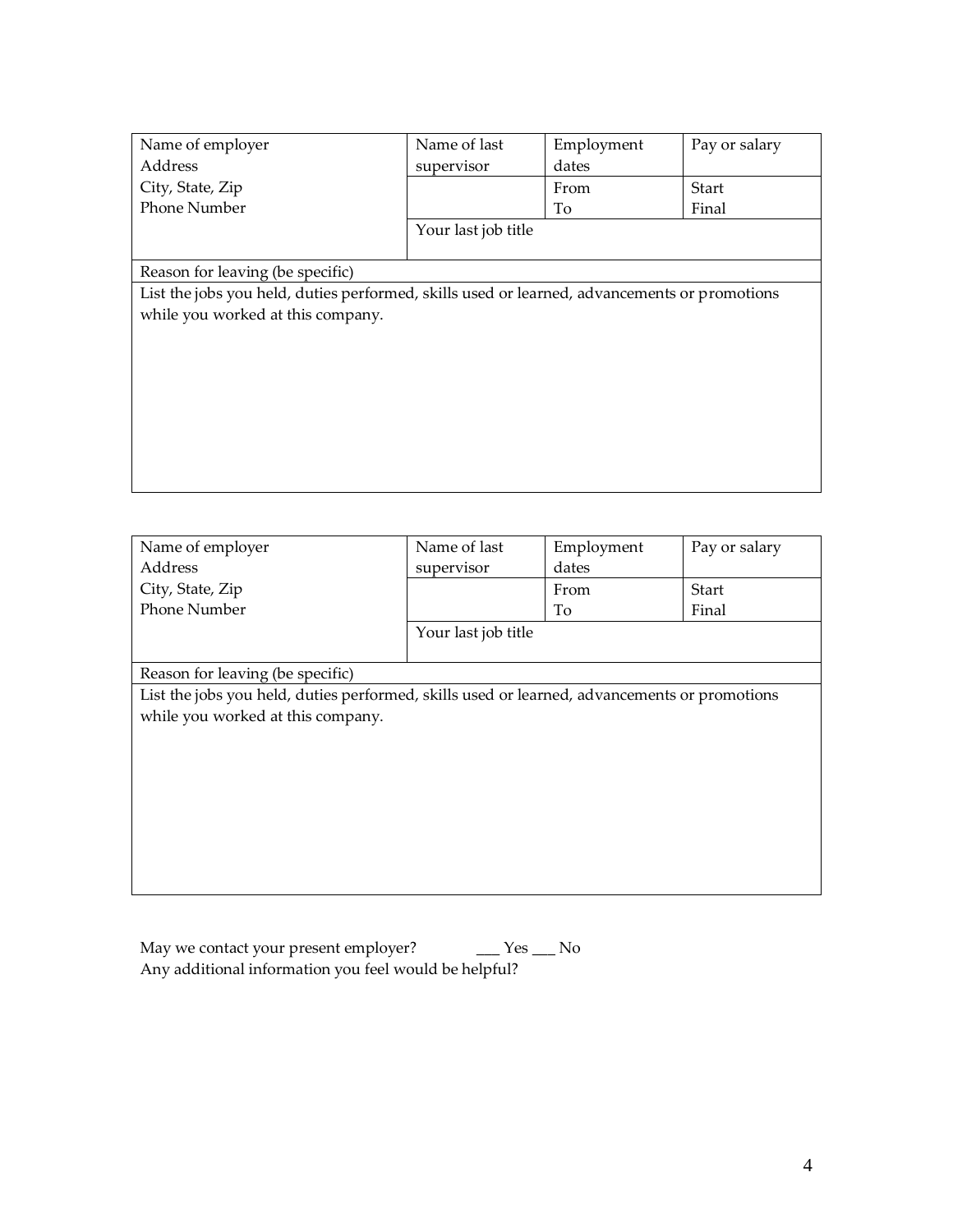## **Please Read Carefully Application Form Waiver**

In exchange for the consideration of my job application by Vera Lloyd Presbyterian Family Services, Inc (hereinafter called "the Agency"), I agree that:

Neither the acceptance of this application nor the subsequent entry into any type of employment relationship and regardless of the contents of employee handbooks, personnel manuals, benefit plans, policy statements, and the like as they may exist or other Agency practices, shall serve to create an actual or implied contract of employment, or to confer any right to remain an employee of Vera Lloyd Presbyterian Family Services, Inc., or otherwise to change in any respect the employment-at-will relationship. Both the undersigned and the Agency may end the employment relationship at any time, without specified notice or reason. If employed, I understand that the Agency may unilaterally change or revise their benefits, policies and procedures and such changes may include reduction in benefits.

I authorize investigation of all statements contained in this application. I understand that the misrepresentation or omission of facts called for is cause for dismissal at any time without any previous notice. I hereby give the Agency permission to contact schools, previous employers (unless otherwise indicated), references, and others, and hereby release the Agency from any liability as a result of such contact.

I understand background checks will be completed, and that employment is contingent upon the results, whether received by the Agency prior to or following initiation of employment. I also understand that (1) the Agency has a drug and alcohol policy that provides for pre-employment testing as well as testing after employment; (2) consent to and compliance with such policy is a condition of my employment; and (3) continued employment is based on the successful passing under such policy.

I further understand that my employment with the Agency shall be probationary for a period of ninety (90) days, and further that at any time during the probationary period or thereafter, my employment relation with the Agency is terminable at will for any reason by either party and that benefits begin at successful completion of the probationary period.

Signature of applicant: \_\_\_\_\_\_\_\_\_\_\_\_\_\_\_\_\_\_\_\_\_\_\_\_\_\_\_\_\_\_\_\_\_\_\_\_\_\_\_\_\_\_\_\_\_\_\_\_\_\_\_ Date: \_\_\_\_\_\_\_\_\_\_\_\_\_\_\_\_\_\_\_\_\_\_\_\_\_\_\_